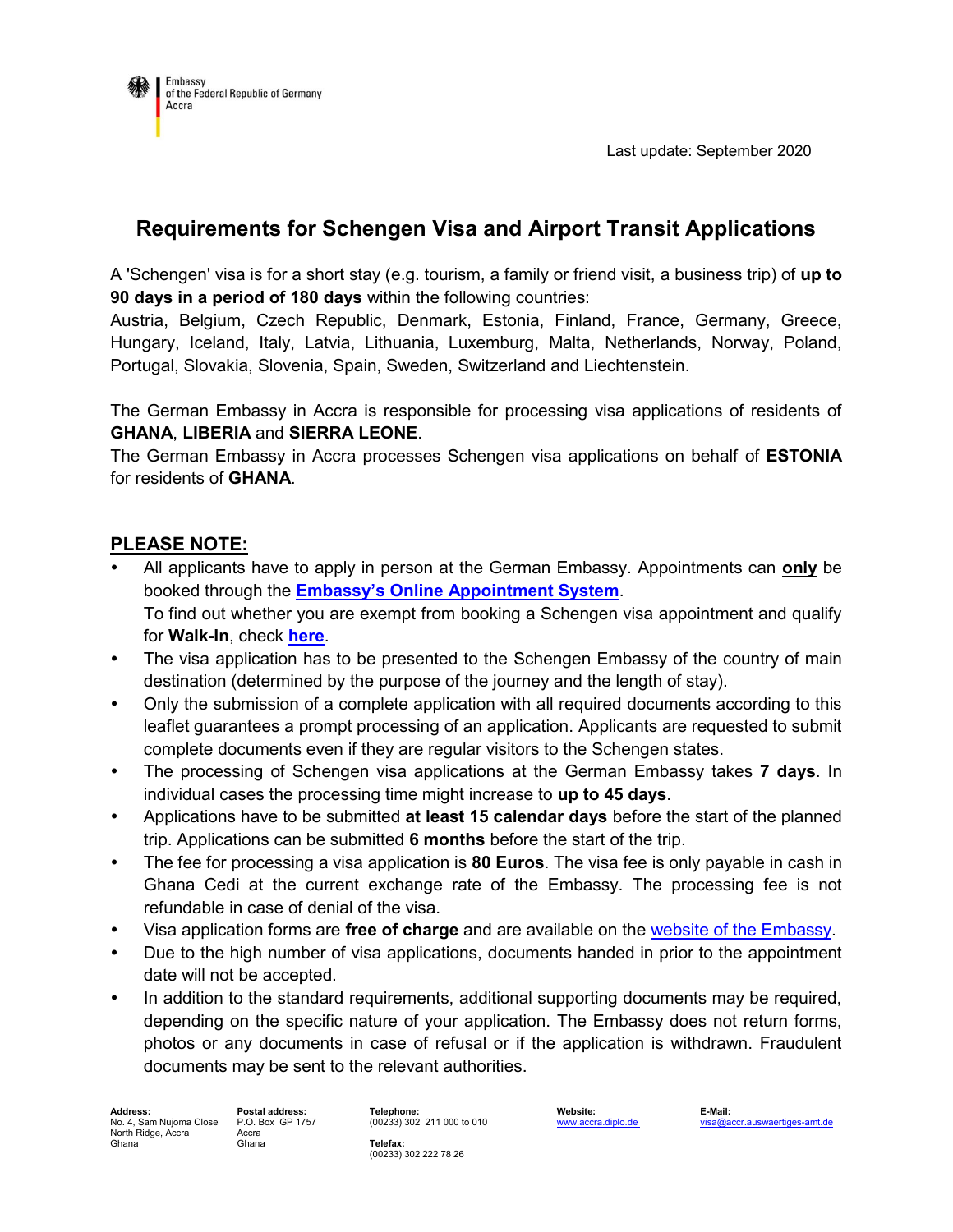- If the visa is granted, it is the duty of the applicant to verify whether the information printed on the visa sticker is correct and complete. Any errors have to be reported to the Embassy immediately upon collection.
- In case of visa refusal, the applicant or an authorized third party may appeal in writing against the refusal stating the file number and mailing address (P.O. Box) of the applicant. Further supporting documents and background information should be provided with the appeal letter. Please note that processing of appeals in general takes at least 4 weeks and may take up to 3 months.

**The following list allows you to check, by ticking off the boxes, whether you have all the required documents needed for the visa application.**

**Please note**: Although the information in this information sheet has been prepared with utmost care, the Embassy cannot accept any responsibility for inaccuracies contained herein.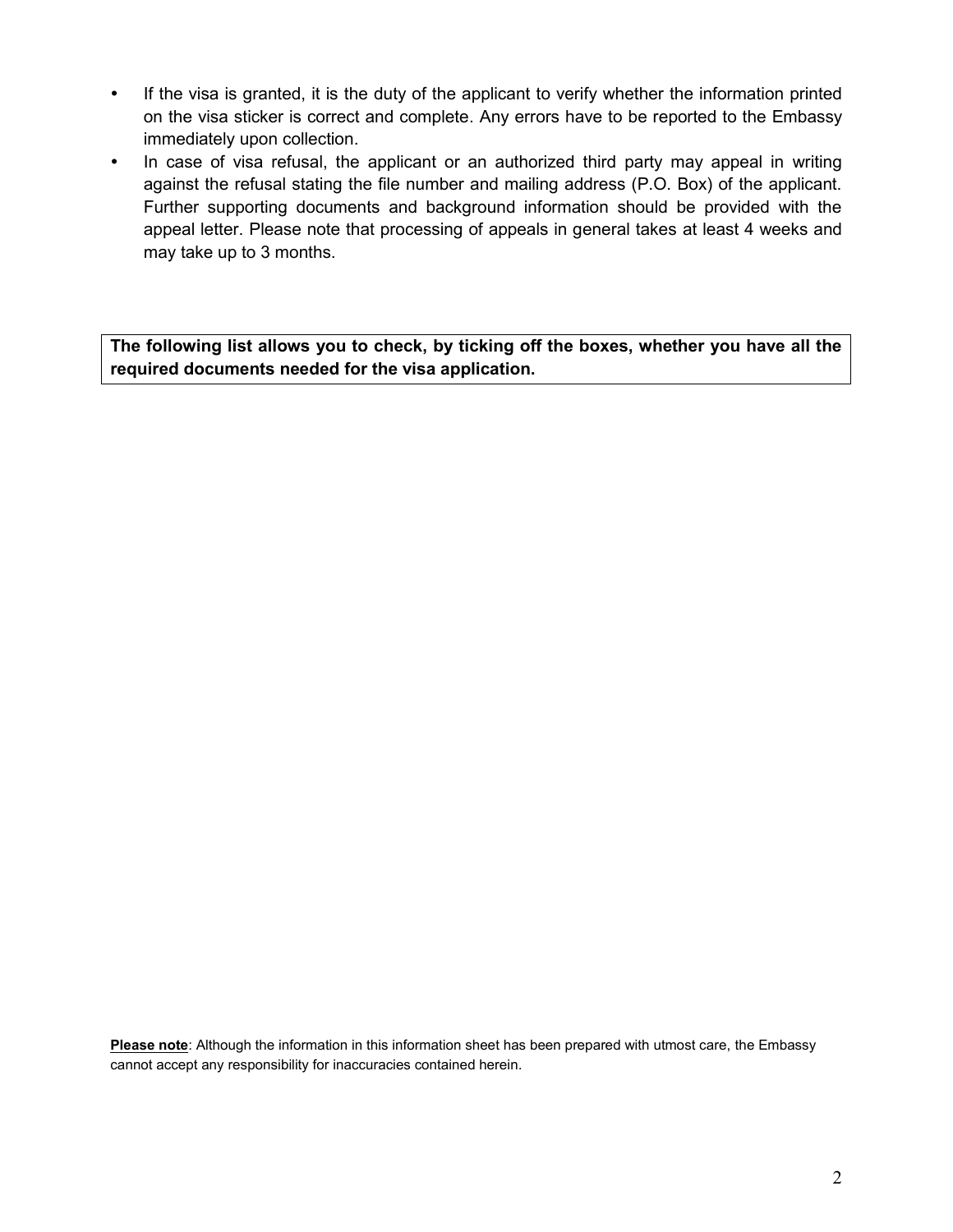# **I. GENERAL REQUIREMENTS (Checklist)**  $\vec{\mathbf{\Omega}}$ **:**

All the documents itemized below are mandatory and are to be submitted by the applicant during his/her personal interview **in original plus 1 legible copy of each document (unless otherwise specified)**:

- $\Box$  completed and signed visa application form for Schengen visa (download the application form **[here](https://accra.diplo.de/gh-en/service/t-application-schengen/1112886)**) *– no copy required!*
- $\Box$  signed declaration according to Sec. 54 Par. 2 No. 8 of the German Residence Act (download **[here](https://accra.diplo.de/blob/1132756/ffce40b30672ff9e46198ac05cdf3c44/schengen-security-questionnaire-data.pdf)**) *– no copy required!*
- $\Box$  1 recent passport picture with white background (please do not attach to form!)
- $\Box$  visa fee of 80.00 Euro, only payable in cash in Ghana Cedi
- $\Box$  valid passport and 1 copy of the passport data page

Validity of passport must exceed the duration of intended stay in Germany by at least 3 months. Passport must contain at least 2 blank pages and must have been issued within the past 10 years.

- $\Box$  previous passports, if available
- $\Box$  original birth certificate of the applicant, based on the first registration
- $\Box$  if minors (below 18 years of age) are not accompanied by both parents: parental consent of both parents and copies of their passport/photo ID. In case of sole parental custody, adequate proof has to be provided (e.g. court order, death certificate of other parent).
- $\Box$  flight reservation for round-trip (no ticket required)
- $\Box$  travel health insurance, covering entire duration of stay and valid for all Schengen States
- $\Box$  proof of accommodation / hotel reservation
- $\Box$  proof of sufficient financial means for intended stay
	- a) Generally all costs of the trip need to be covered by the applicant. Only a personal and globally accessible bank account is suited as proof of financial means. Proof of financial means include bank statements and payslips. Please be informed that the Embassy does not accept or consider bank statements from

unlicensed microfinance institutions or unlicensed banks. In general, lists of officially licensed finance institutions can be found on the homepage of the respective banks in charge of licensing (e.g. www.bog.gov.gh). It is strongly advised against using a bank statement from a microfinance institution or rural bank for a visa application.

- b) If costs of the trip cannot be covered by applicant: original formal obligation ("Verpflichtungserklärung") from the host/institution according to §§ 66 to 68 of the German Residence Act, confirmed by the local immigration office in Germany. Only wellknown, major German companies may present an invitation letter instead, which includes a reference to §§ 66 to 68 of the German Residence Act (e.g. Siemens, BASF, Bosch).
- $\Box$  proof of social and economic ties to country of residence
	- a) marriage certificate and birth certificates of dependent children, if applicable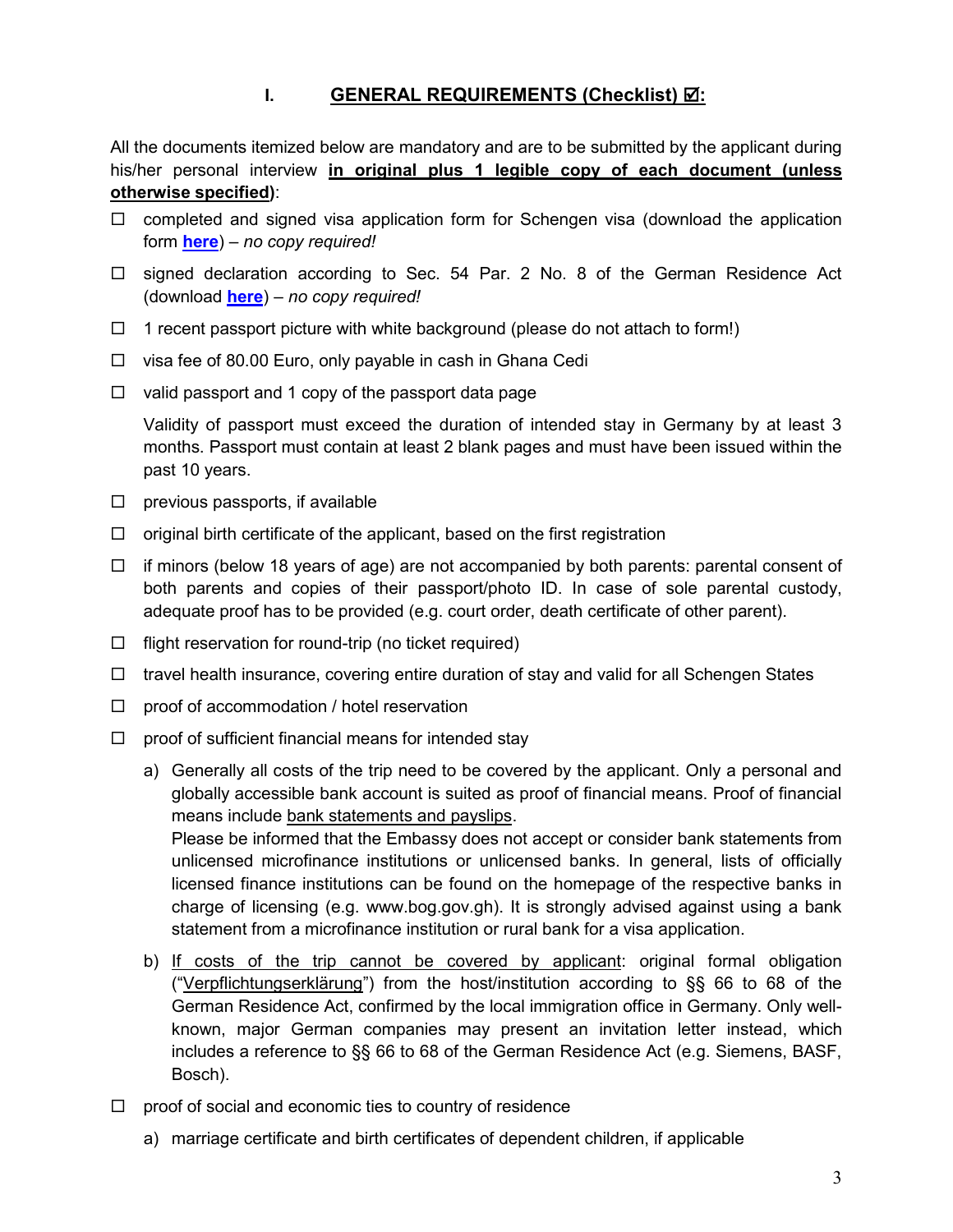- b) current personal bank statements of the last 3 months
- c) for children and students: official leave letter from school or university, including proof of paid school fees and reports
- d) if employed: letter of introduction from employer and payslips of the last 3 months
- e) if self-employed: business registration certificate & "Form A", tax clearance certificate, proof of active business (bills of lading, import declaration forms, invoices)

# **II. ADDITIONAL REQUIREMENTS depending on purpose of trip (Checklist)**  $⊠$ :

# **Airport Transit Visa :**

Airport transit privilege does not apply and applicant needs to apply for a regular Schengen visa, if applicant is transiting through two or more airports in the Schengen area.

- $\Box$  visa/residence permit for final destination, if applicable
- $\Box$  proof of purpose of trip to country of final destination (e.g. invitation letter)

# **Business Visa :**

- $\Box$  signed invitation letter from inviting company
- $\Box$  copy of inviting party's entry in national commercial register
- $\Box$  verifiable proof of business with inviting company or proof of down payment, if applicable
- $\Box$  letter from company in country of residence stating purpose of trip

# **Visitor Visa :**

- $\Box$  signed invitation letter and copy of host's passport and residence permit
- $\Box$  proof of family relation (e.g. birth certificate), if applicable
- $\Box$  if costs of trip cannot be covered by applicant, formal obligation ("Verpflichtungserklärung") from host according to §§ 66 to 68 of the German Residence Act
- $\Box$  if purpose of trip is attending a funeral: additionally death certificate of the deceased and confirmation of appointment from the funeral home

# **Tourist Visa :**

 $\Box$  plausible travel itinerary